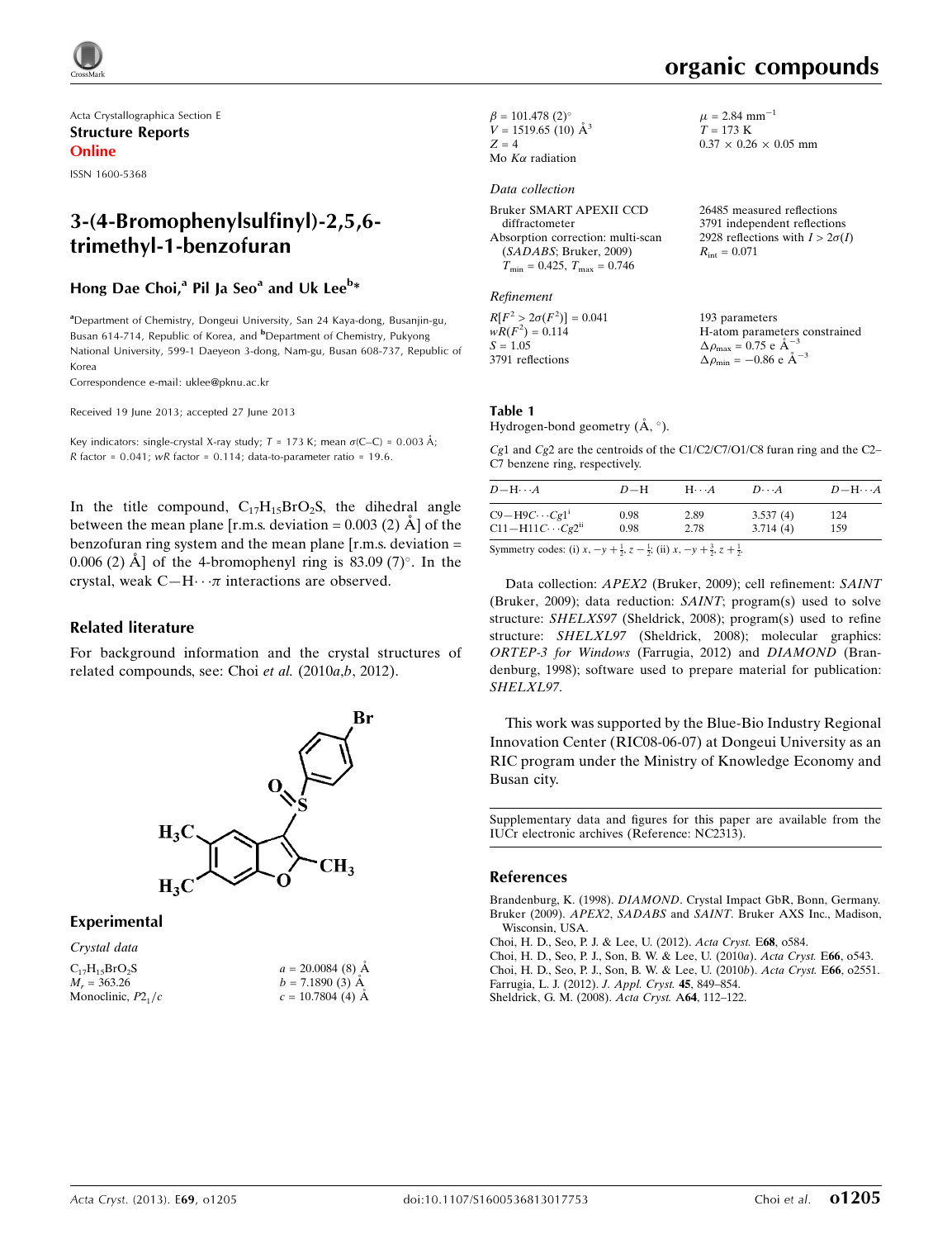# **supporting information**

*Acta Cryst.* (2013). E**69**, o1205 [doi:10.1107/S1600536813017753]

# **3-(4-Bromophenylsulfinyl)-2,5,6-trimethyl-1-benzofuran**

## **Hong Dae Choi, Pil Ja Seo and Uk Lee**

#### **S1. Comment**

As a part of our continuing study of 2,5-dimethyl-1-benzofuran derivatives containing 4-fluorophenylsulfinyl (Choi *et al.*, 2010*a*), 4-chlorophenylsulfinyl (Choi *et al.*, 2010*b*) and 4-bromophenylsulfinyl (Choi *et al.*, 2012) substituents in 3 position, we report here the crystal structure of the title compound.

In the title molecule the benzofuran unit is essentially planar, with a mean deviation of 0.003 (2) Å from the leastsquares plane defined by the nine constituent atoms (Fig. 1). The 4-bromophenyl ring is essentially planar, with a mean deviation of 0.006 (2) Å from the least-squares plane defined by the six constituent atoms. The dihedral angle between the mean plane of the benzofuran ring system and the 4-bromophenyl ring is 83.09 (7)°. In the crystal structure the molecules are connected by weak C—H···*π* interactions (Table 1 and Fig. 2), Cg1 and Cg2 are the centroids of the C1/C2/C7/O1/C8 furan ring and the C2–C7 benzene ring, respectively)

#### **S2. Experimental**

3-Chloroperoxybenzoic acid (77%, 202 mg, 0.9 mmol) was added in small portions to a stirred solution of 3-(4-bromophenylsulfanyl)-2,5,6-trimethyl-1-benzofuran (278 mg, 0.8 mmol) in dichloromethane (30 mL) at 273 K. After being stirred at room temperature for 4h, the mixture was washed with saturated sodium bicarbonate solution and the organic layer was separated, dried over magnesium sulfate, filtered and concentrated at reduced pressure. The residue was purified by column chromatography (hexane–ethyl acetate, 4:1 v/v) to afford the title compound as a colorless solid [yield 71%, m.p. 446–447 K;  $R_f = 0.41$  (hexane-ethyl acetate, 4:1 v/v)]. Single crystals suitable for X-ray diffraction were prepared by slow evaporation of the solvent from a solution of the title compound in ethyl acetate at room temperature.

#### **S3. Refinement**

All H atoms were positioned geometrically (methyl H atoms allowed to rotate but not to tip) and refined with  $U_{iso}(H)$  =  $1.2U_{eq}(C)$  (1.5 for methyl H atoms) using a riding model with C—H = 0.95 Å for aryl and 0.98Å for methyl H atoms.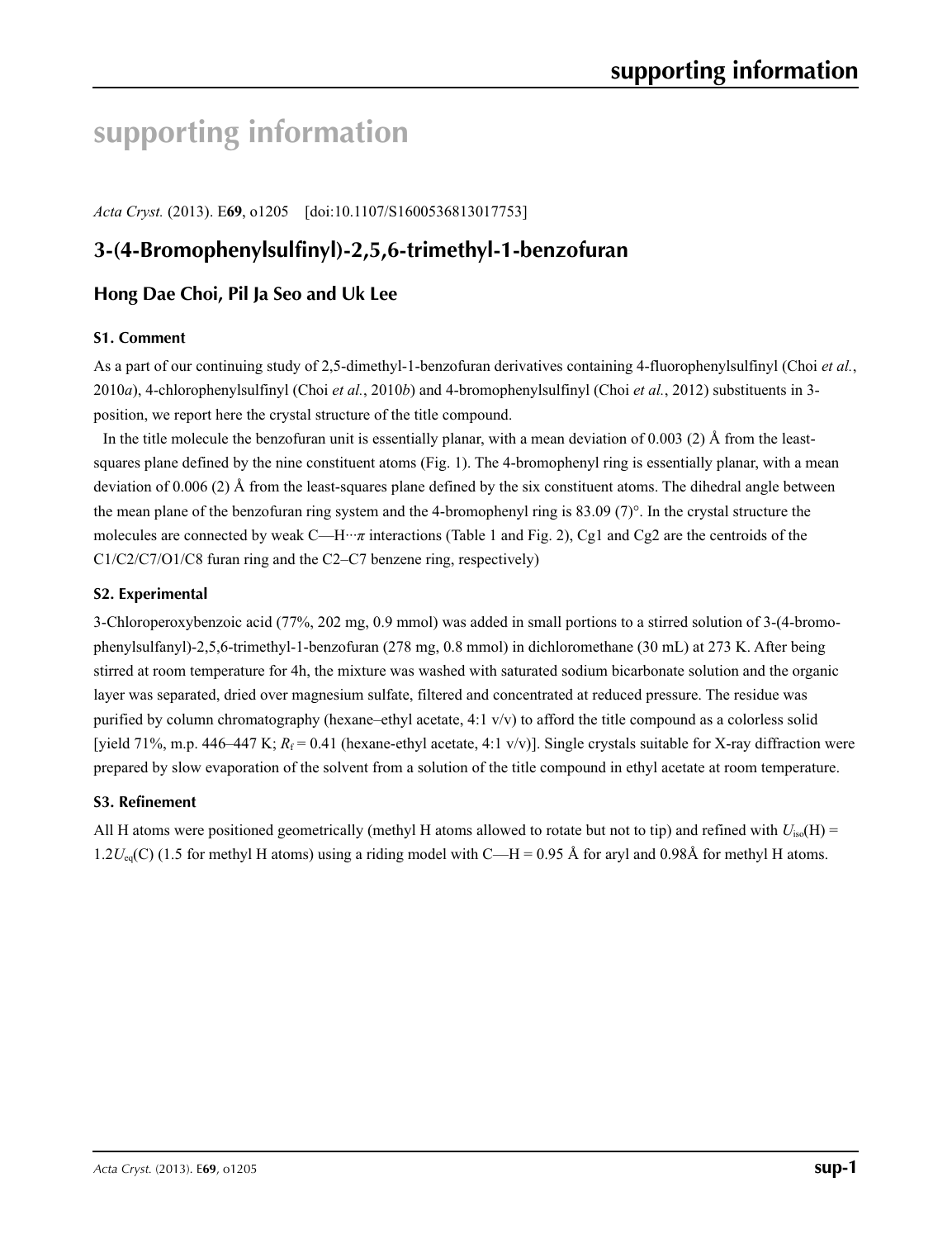

## **Figure 1**

The molecular structure of the title compound with the atom numbering scheme. Displacement ellipsoids are drawn at the 50% probability level. H atoms are presented as small spheres of arbitrary radius.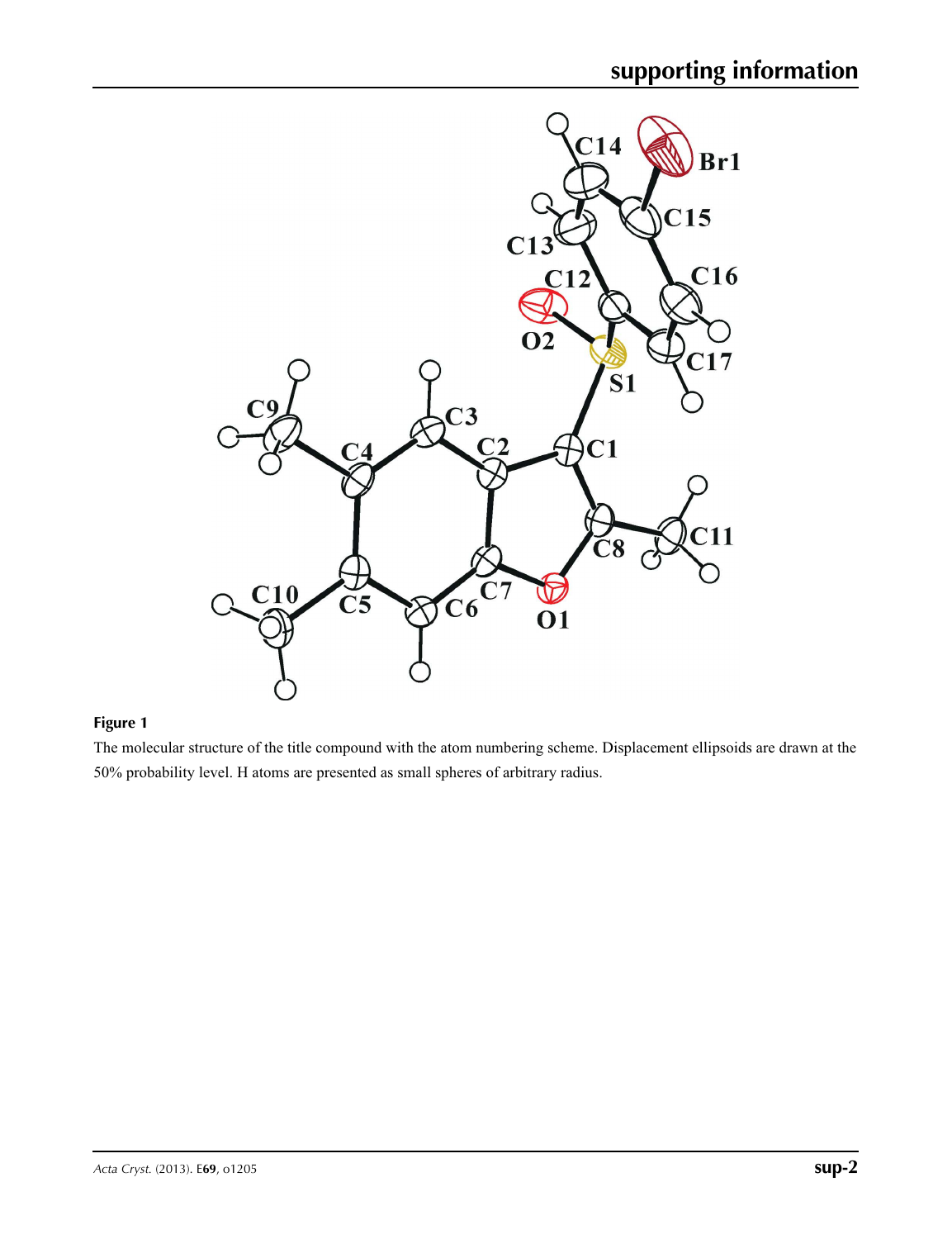

#### **Figure 2**

A view of the C—H $\cdots$ *π* interactions (dotted lines) in the crystal structure of the title compound. H atoms that does not participate in this interaction are omitted for clarity. Symmetry codes: (i)  $x, -y + \frac{1}{2}, z - \frac{1}{2}$ ; (ii)  $x, -y + \frac{3}{2}, z + \frac{1}{2}$ ; (iii) *x*, - *y* +1/2, *z* + 1/2; (iv) *x*, - *y* + 3/2, *z* - 1/2.]

#### **3-(4-Bromophenylsulfinyl)-2,5,6-trimethyl-1-benzofuran**

*Crystal data*

 $C_{17}H_{15}BrO_2S$ *Mr* = 363.26 Monoclinic, *P*21/*c* Hall symbol: -P 2ybc  $a = 20.0084(8)$  Å  $b = 7.1890(3)$  Å  $c = 10.7804$  (4) Å  $\beta$  = 101.478 (2)<sup>o</sup>  $V = 1519.65$  (10) Å<sup>3</sup>  $Z = 4$ 

#### *Data collection*

Bruker SMART APEXII CCD diffractometer Radiation source: rotating anode Graphite multilayer monochromator Detector resolution: 10.0 pixels mm-1 *φ* and *ω* scans Absorption correction: multi-scan (*SADABS*; Bruker, 2009)  $T_{\text{min}} = 0.425, T_{\text{max}} = 0.746$ 

 $F(000) = 736$  $D_x = 1.588$  Mg m<sup>-3</sup> Melting point  $= 446 - 447$  K Mo *Kα* radiation, *λ* = 0.71073 Å Cell parameters from 6275 reflections  $\theta$  = 3.1–27.2°  $\mu$  = 2.84 mm<sup>-1</sup>  $T = 173 \text{ K}$ Block, colourless  $0.37 \times 0.26 \times 0.05$  mm

26485 measured reflections 3791 independent reflections 2928 reflections with  $I > 2\sigma(I)$  $R_{\text{int}} = 0.071$  $\theta_{\text{max}} = 28.4^{\circ}, \theta_{\text{min}} = 2.1^{\circ}$ *h* = −26→26  $k = -7 \rightarrow 9$ *l* = −14→14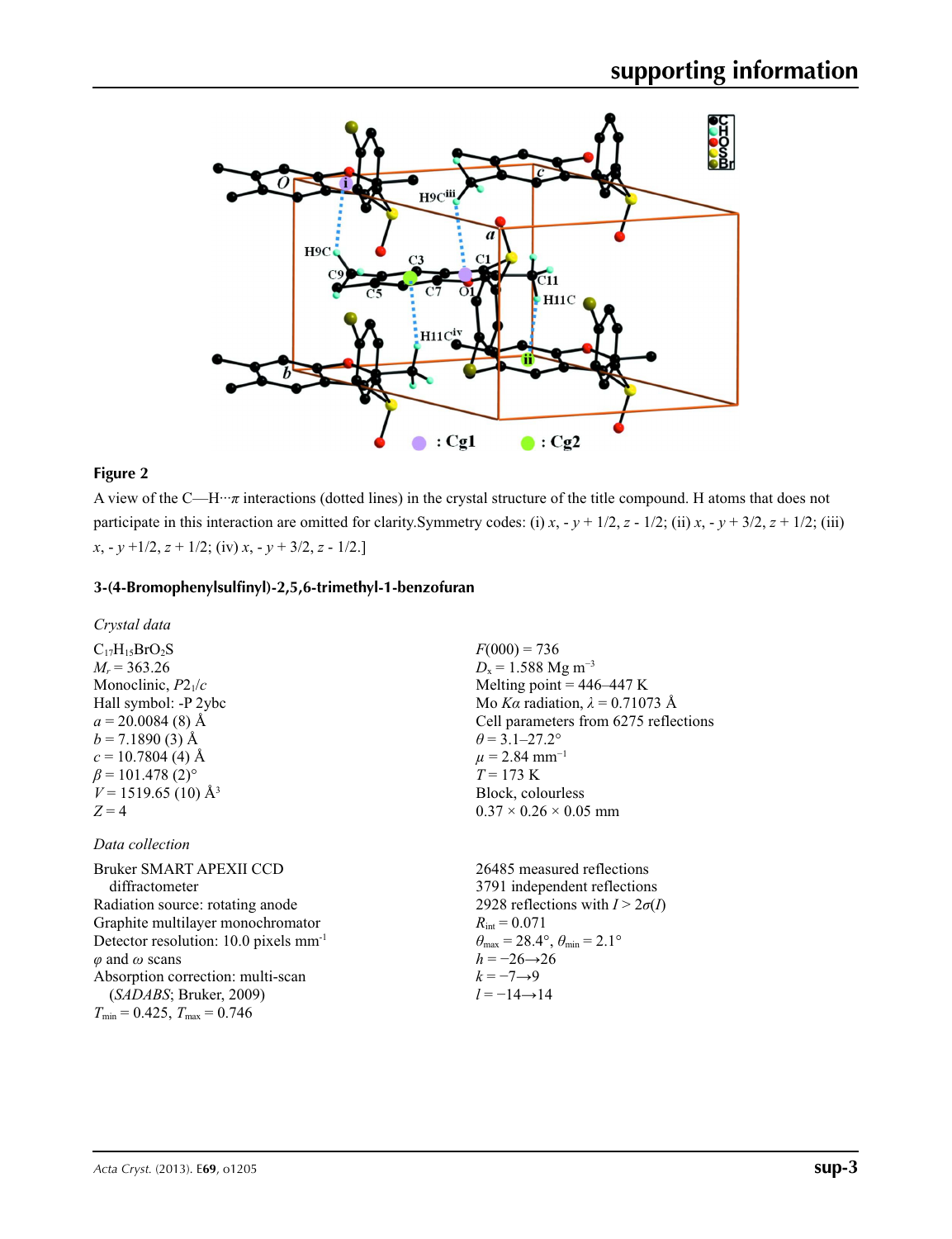*Refinement*

| Refinement on $F^2$                             | Secondary atom site location: difference Fourier  |
|-------------------------------------------------|---------------------------------------------------|
| Least-squares matrix: full                      | map                                               |
| $R[F^2 > 2\sigma(F^2)] = 0.041$                 | Hydrogen site location: difference Fourier map    |
| $wR(F^2) = 0.114$                               | H-atom parameters constrained                     |
| $S = 1.05$                                      | $w = 1/[\sigma^2(F_0^2) + (0.0459P)^2 + 0.8553P]$ |
| 3791 reflections                                | where $P = (F_o^2 + 2F_c^2)/3$                    |
| 193 parameters                                  | $(\Delta/\sigma)_{\text{max}} = 0.001$            |
| 0 restraints                                    | $\Delta\rho_{\rm max} = 0.75$ e Å <sup>-3</sup>   |
| Primary atom site location: structure-invariant | $\Delta \rho_{\rm min} = -0.86$ e Å <sup>-3</sup> |
| direct methods                                  |                                                   |

#### *Special details*

**Geometry**. All esds (except the esd in the dihedral angle between two l.s. planes) are estimated using the full covariance matrix. The cell esds are taken into account individually in the estimation of esds in distances, angles and torsion angles; correlations between esds in cell parameters are only used when they are defined by crystal symmetry. An approximate (isotropic) treatment of cell esds is used for estimating esds involving l.s. planes.

**Refinement**. Refinement of  $F^2$  against ALL reflections. The weighted R-factor wR and goodness of fit S are based on  $F^2$ , conventional R-factors R are based on F, with F set to zero for negative  $F^2$ . The threshold expression of  $F^2 > 2 \text{sigma}(F^2)$  is used only for calculating R-factors(gt) etc. and is not relevant to the choice of reflections for refinement. R-factors based on  $F<sup>2</sup>$  are statistically about twice as large as those based on F, and R- factors based on ALL data will be even larger.

*Fractional atomic coordinates and isotropic or equivalent isotropic displacement parameters (Å<sup>2</sup>)* 

|                  | $\boldsymbol{x}$ |               |                  | $U_{\rm iso}*/U_{\rm eq}$ |  |
|------------------|------------------|---------------|------------------|---------------------------|--|
|                  |                  | $\mathcal{Y}$ | $\boldsymbol{Z}$ |                           |  |
| Br1              | 0.471187(16)     | 0.90385(6)    | 0.33352(3)       | 0.06164(16)               |  |
| S <sub>1</sub>   | 0.30484(3)       | 0.38470(9)    | 0.64879(6)       | 0.02963(16)               |  |
| O <sub>1</sub>   | 0.11729(8)       | 0.5558(2)     | 0.62907(13)      | 0.0245(4)                 |  |
| O2               | 0.30702(10)      | 0.1917(3)     | 0.5990(2)        | 0.0456(5)                 |  |
| C1               | 0.22159(11)      | 0.4684(3)     | 0.60389(19)      | 0.0230(5)                 |  |
| C2               | 0.17882(11)      | 0.4857(3)     | 0.47877(19)      | 0.0218(4)                 |  |
| C <sub>3</sub>   | 0.18654(12)      | 0.4633(3)     | 0.35339(19)      | 0.0240(5)                 |  |
| H <sub>3</sub>   | 0.2292           | 0.4267        | 0.3354           | $0.029*$                  |  |
| C <sub>4</sub>   | 0.13130(12)      | 0.4951(3)     | 0.25574(19)      | 0.0242(5)                 |  |
| C <sub>5</sub>   | 0.06756(12)      | 0.5501(3)     | 0.28199(19)      | 0.0230(4)                 |  |
| C6               | 0.06000(11)      | 0.5739(3)     | 0.40622(19)      | 0.0230(5)                 |  |
| H <sub>6</sub>   | 0.0178           | 0.6124        | 0.4253           | $0.028*$                  |  |
| C7               | 0.11582(11)      | 0.5398(3)     | 0.50083(18)      | 0.0220(4)                 |  |
| C8               | 0.18216(12)      | 0.5111(3)     | 0.68885(19)      | 0.0245(5)                 |  |
| C9               | 0.13935(14)      | 0.4700(4)     | 0.1205(2)        | 0.0327(6)                 |  |
| H9A              | 0.1875           | 0.4477        | 0.1187           | $0.049*$                  |  |
| H9B              | 0.1238           | 0.5826        | 0.0720           | $0.049*$                  |  |
| H <sub>9</sub> C | 0.1120           | 0.3635        | 0.0831           | $0.049*$                  |  |
| C10              | 0.00712(13)      | 0.5824(4)     | 0.1766(2)        | 0.0302(5)                 |  |
| H10A             | $-0.0325$        | 0.6167        | 0.2123           | $0.045*$                  |  |
| H10B             | $-0.0030$        | 0.4683        | 0.1265           | $0.045*$                  |  |
| H10C             | 0.0174           | 0.6831        | 0.1221           | $0.045*$                  |  |
| C11              | 0.19543(14)      | 0.5183(4)     | 0.82940(19)      | 0.0313(5)                 |  |
| H11A             | 0.2425           | 0.4795        | 0.8633           | $0.047*$                  |  |
| H11B             | 0.1639           | 0.4344        | 0.8607           | $0.047*$                  |  |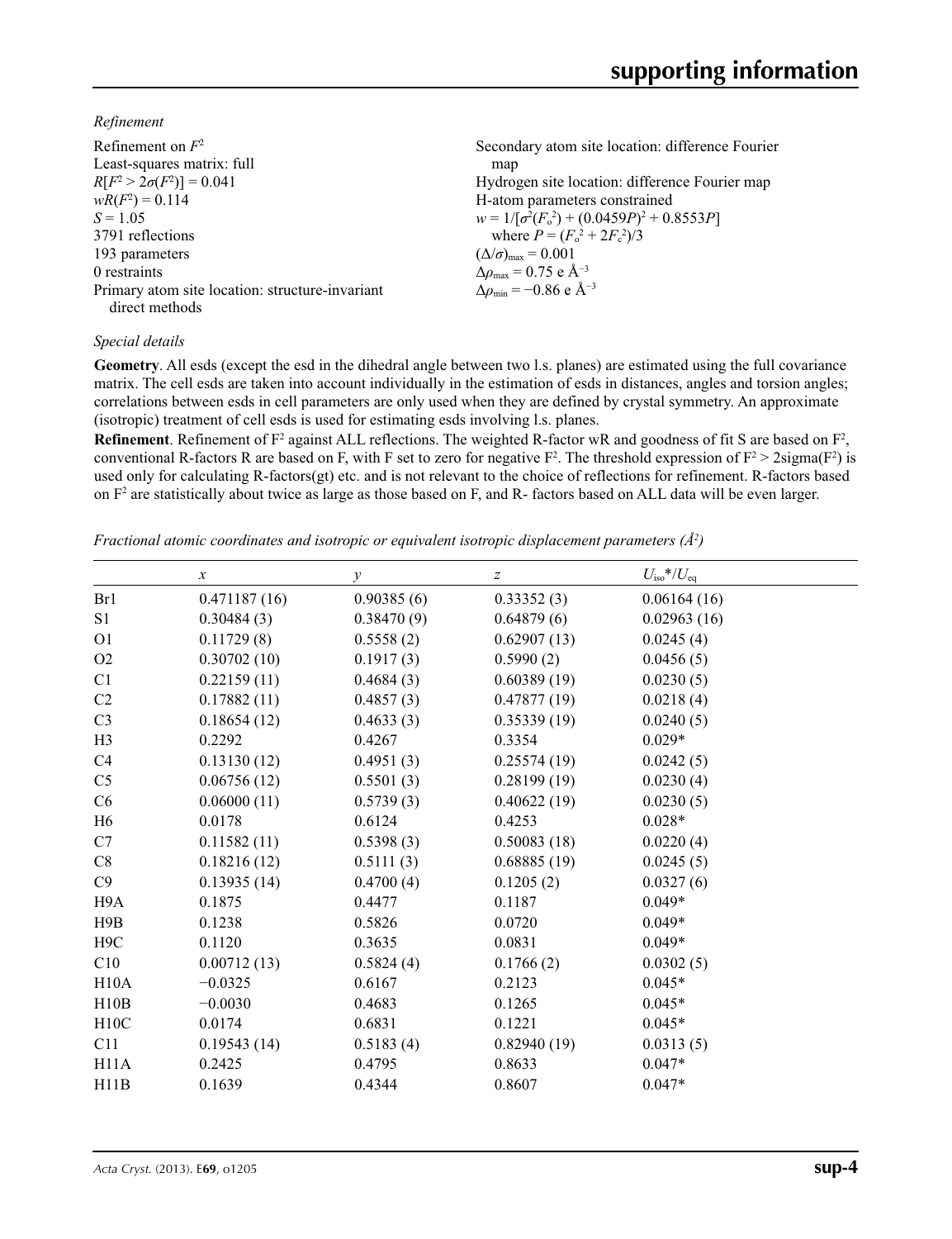| H11C            | 0.1887      | 0.6456    | 0.8569    | $0.047*$  |  |
|-----------------|-------------|-----------|-----------|-----------|--|
| C12             | 0.34419(11) | 0.5327(4) | 0.5498(2) | 0.0270(5) |  |
| C13             | 0.38253(14) | 0.4501(4) | 0.4718(3) | 0.0407(7) |  |
| H <sub>13</sub> | 0.3838      | 0.3186    | 0.4644    | $0.049*$  |  |
| C14             | 0.41911(14) | 0.5619(5) | 0.4046(3) | 0.0469(8) |  |
| H14             | 0.4451      | 0.5078    | 0.3492    | $0.056*$  |  |
| C15             | 0.41750(12) | 0.7519(5) | 0.4186(2) | 0.0379(7) |  |
| C16             | 0.37837(13) | 0.8355(4) | 0.4953(2) | 0.0354(6) |  |
| H <sub>16</sub> | 0.3768      | 0.9671    | 0.5022    | $0.042*$  |  |
| C17             | 0.34162(12) | 0.7238(4) | 0.5615(2) | 0.0302(5) |  |
| H17             | 0.3146      | 0.7782    | 0.6151    | $0.036*$  |  |
|                 |             |           |           |           |  |

*Atomic displacement parameters (Å2 )*

|                | $U^{11}$    | $U^{22}$   | $U^{33}$    | $U^{12}$       | $U^{13}$    | $U^{23}$      |
|----------------|-------------|------------|-------------|----------------|-------------|---------------|
| Br1            | 0.04327(19) | 0.1047(4)  | 0.03699(18) | $-0.03020(17)$ | 0.00810(13) | 0.01789(15)   |
| S <sub>1</sub> | 0.0254(3)   | 0.0305(4)  | 0.0322(3)   | 0.0010(2)      | 0.0038(2)   | 0.0074(2)     |
| O <sub>1</sub> | 0.0278(8)   | 0.0287(10) | 0.0182(7)   | 0.0021(7)      | 0.0074(6)   | 0.0007(6)     |
| O2             | 0.0385(10)  | 0.0257(12) | 0.0747(14)  | 0.0058(9)      | 0.0161(9)   | 0.0068(9)     |
| C1             | 0.0266(11)  | 0.0214(13) | 0.0213(10)  | $-0.0025(9)$   | 0.0052(8)   | 0.0014(8)     |
| C <sub>2</sub> | 0.0257(10)  | 0.0181(12) | 0.0222(10)  | $-0.0018(9)$   | 0.0059(8)   | 0.0016(8)     |
| C <sub>3</sub> | 0.0291(11)  | 0.0215(13) | 0.0231(10)  | 0.0034(10)     | 0.0094(8)   | 0.0024(8)     |
| C4             | 0.0351(12)  | 0.0189(12) | 0.0199(9)   | 0.0002(10)     | 0.0088(8)   | 0.0002(8)     |
| C <sub>5</sub> | 0.0286(11)  | 0.0179(12) | 0.0220(10)  | $-0.0026(9)$   | 0.0039(8)   | 0.0016(7)     |
| C <sub>6</sub> | 0.0242(10)  | 0.0223(13) | 0.0234(10)  | $-0.0005(9)$   | 0.0067(8)   | 0.0009(8)     |
| C7             | 0.0294(11)  | 0.0198(13) | 0.0188(9)   | $-0.0017(9)$   | 0.0094(8)   | 0.0007(7)     |
| C8             | 0.0299(11)  | 0.0223(13) | 0.0208(10)  | $-0.0014(10)$  | 0.0042(8)   | 0.0004(8)     |
| C9             | 0.0476(14)  | 0.0308(15) | 0.0208(10)  | 0.0117(12)     | 0.0095(10)  | 0.0008(9)     |
| C10            | 0.0330(12)  | 0.0322(15) | 0.0234(11)  | $-0.0006(11)$  | 0.0006(9)   | 0.0014(9)     |
| C11            | 0.0427(14)  | 0.0321(15) | 0.0186(10)  | 0.0015(12)     | 0.0052(9)   | $-0.0006(8)$  |
| C12            | 0.0225(10)  | 0.0335(15) | 0.0242(10)  | $-0.0014(10)$  | 0.0030(8)   | $-0.0001(9)$  |
| C13            | 0.0395(15)  | 0.0385(18) | 0.0480(15)  | 0.0000(13)     | 0.0185(12)  | $-0.0072(12)$ |
| C14            | 0.0393(16)  | 0.063(2)   | 0.0438(16)  | $-0.0047(14)$  | 0.0222(13)  | $-0.0116(13)$ |
| C15            | 0.0257(12)  | 0.059(2)   | 0.0288(12)  | $-0.0102(12)$  | 0.0057(9)   | 0.0066(11)    |
| C16            | 0.0296(12)  | 0.0378(16) | 0.0376(13)  | $-0.0048(12)$  | 0.0040(10)  | 0.0070(11)    |
| C17            | 0.0272(11)  | 0.0325(15) | 0.0322(11)  | $-0.0010(10)$  | 0.0086(9)   | 0.0005(9)     |

*Geometric parameters (Å, º)*

| $Br1-C15$  | 1.892(3) | $C9 - H9A$   | 0.9800 |
|------------|----------|--------------|--------|
| $S1 - 02$  | 1.492(2) | $C9 - H9B$   | 0.9800 |
| $S1 - C1$  | 1.746(2) | $C9 - H9C$   | 0.9800 |
| $S1 - C12$ | 1.796(2) | $C10-H10A$   | 0.9800 |
| $O1-C8$    | 1.368(3) | $C10-H10B$   | 0.9800 |
| $O1-C7$    | 1.382(2) | $C10-H10C$   | 0.9800 |
| $C1-C8$    | 1.358(3) | $C11-H11A$   | 0.9800 |
| $C1-C2$    | 1.452(3) | $C11 - H11B$ | 0.9800 |
| $C2-C7$    | 1.384(3) | $C11-H11C$   | 0.9800 |
|            |          |              |        |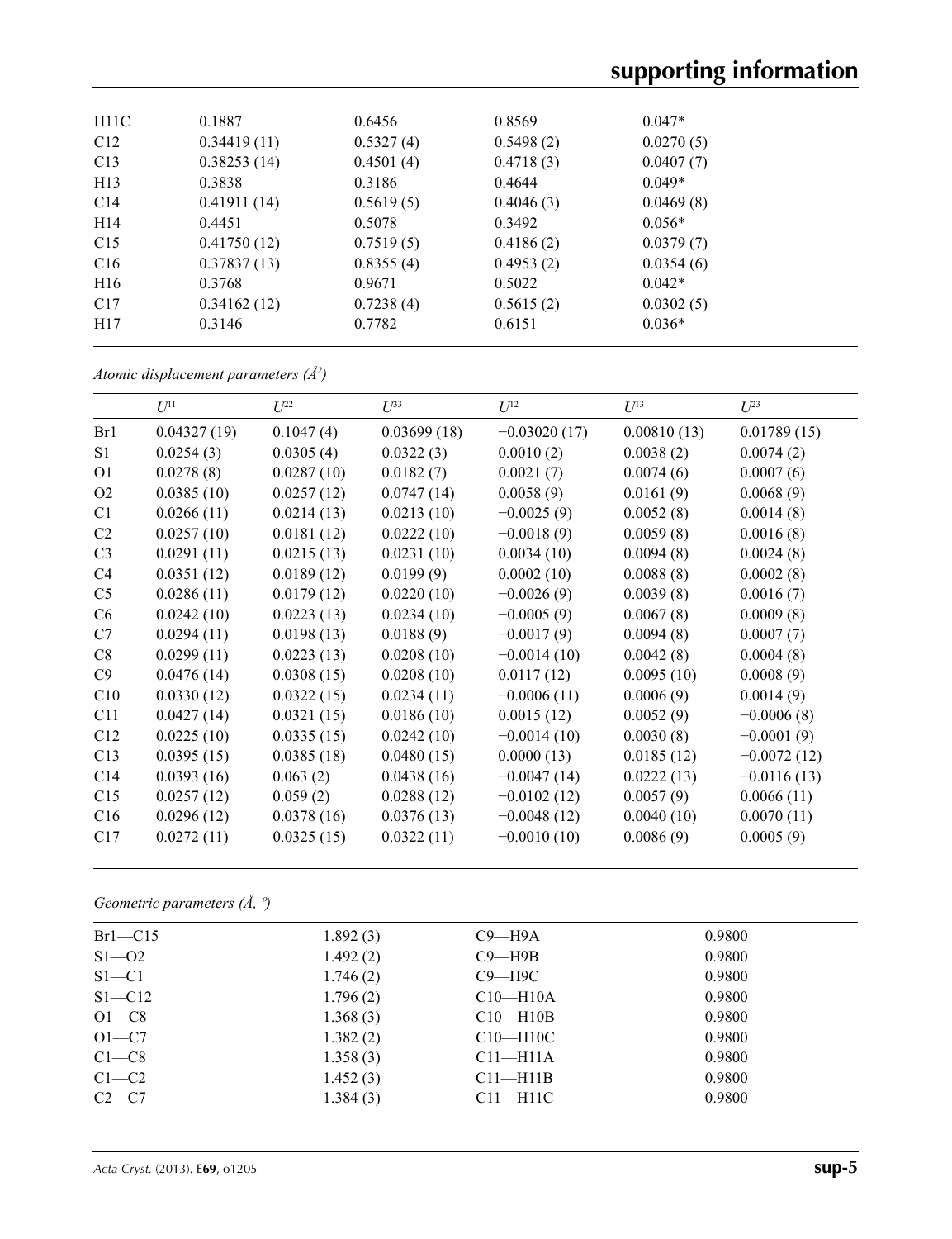| $C2-C3$              | 1.400(3)    | $C12 - C13$         | 1.380(3)    |
|----------------------|-------------|---------------------|-------------|
| $C3-C4$              | 1.385(3)    | $C12 - C17$         | 1.382(4)    |
| $C3-H3$              | 0.9500      | $C13 - C14$         | 1.385(4)    |
| $C4 - C5$            | 1.417(3)    | $C13 - H13$         | 0.9500      |
| $C4 - C9$            | 1.509(3)    | $C14 - C15$         | 1.375(5)    |
| $C5-C6$              | 1.388(3)    | $C14 - H14$         | 0.9500      |
| $C5 - C10$           | 1.504(3)    | $C15 - C16$         | 1.384(4)    |
| $C6 - C7$            | 1.376(3)    | $C16 - C17$         | 1.380(3)    |
| $C6 - H6$            | 0.9500      | $C16 - H16$         | 0.9500      |
| $C8 - C11$           | 1.486(3)    | $C17 - H17$         | 0.9500      |
|                      |             |                     |             |
| $O2 - S1 - C1$       | 108.38(11)  | Н9А—С9—Н9С          | 109.5       |
| $O2 - S1 - C12$      | 106.81(11)  | Н9В-С9-Н9С          | 109.5       |
| $C1 - S1 - C12$      | 97.93(11)   | $C5-C10-H10A$       | 109.5       |
| $C8 - O1 - C7$       | 106.33(16)  | $C5 - C10 - H10B$   | 109.5       |
| $C8-C1-C2$           | 107.05(19)  | $H10A - C10 - H10B$ | 109.5       |
| $C8 - C1 - S1$       | 122.76(16)  | $C5-C10-H10C$       | 109.5       |
| $C2 - C1 - S1$       |             |                     |             |
| $C7-C2-C3$           | 129.82(16)  | H10A-C10-H10C       | 109.5       |
|                      | 118.5(2)    | H10B-C10-H10C       | 109.5       |
| $C7-C2-C1$           | 104.66(18)  | $C8 - C11 - H11A$   | 109.5       |
| $C3-C2-C1$           | 136.8(2)    | $C8-C11-H11B$       | 109.5       |
| $C4-C3-C2$           | 119.4(2)    | $H11A - C11 - H11B$ | 109.5       |
| $C4-C3-H3$           | 120.3       | $C8-C11-H11C$       | 109.5       |
| $C2-C3-H3$           | 120.3       | $H11A - C11 - H11C$ | 109.5       |
| $C3-C4-C5$           | 120.54(18)  | H11B-C11-H11C       | 109.5       |
| $C3-C4-C9$           | 119.5(2)    | $C13 - C12 - C17$   | 121.3(2)    |
| $C5-C4-C9$           | 120.0(2)    | $C13 - C12 - S1$    | 118.0(2)    |
| $C6-C5-C4$           | 120.2(2)    | $C17 - C12 - S1$    | 120.38(17)  |
| $C6-C5-C10$          | 119.0(2)    | $C12-C13-C14$       | 119.0(3)    |
| $C4 - C5 - C10$      | 120.84(19)  | $C12-C13-H13$       | 120.5       |
| $C7-C6-C5$           | 117.7(2)    | $C14 - C13 - H13$   | 120.5       |
| $C7-C6-H6$           | 121.1       | $C15-C14-C13$       | 119.5(2)    |
| $C5-C6-H6$           | 121.1       | $C15 - C14 - H14$   | 120.3       |
| $C6 - C7 - O1$       | 125.39(19)  | $C13 - C14 - H14$   | 120.3       |
| $C6-C7-C2$           | 123.72(19)  | $C14 - C15 - C16$   | 121.7(2)    |
| $O1 - C7 - C2$       | 110.88(19)  | $C14-C15-Br1$       | 119.5(2)    |
| $C1 - C8 - O1$       | 111.08(18)  | $C16 - C15 - Br1$   | 118.8(2)    |
| $C1 - C8 - C11$      | 133.3(2)    | $C17-C16-C15$       | 118.7(3)    |
| $O1 - C8 - C11$      | 115.63(19)  | $C17-C16-H16$       | 120.7       |
| $C4-C9-H9A$          | 109.5       | $C15-C16-H16$       | 120.7       |
| $C4-C9-$ H9B         | 109.5       | $C16-C17-C12$       | 119.8(2)    |
| Н9А-С9-Н9В           | 109.5       | $C16-C17-H17$       | 120.1       |
| С4-С9-Н9С            | 109.5       | $C12-C17-H17$       | 120.1       |
|                      |             |                     |             |
| $O2 - S1 - C1 - C8$  | 115.6(2)    | $C1 - C2 - C7 - C6$ | 179.3(2)    |
| $C12 - S1 - C1 - C8$ | $-133.6(2)$ | $C3-C2-C7-01$       | $-179.8(2)$ |
| $O2 - S1 - C1 - C2$  | $-56.5(3)$  | $C1 - C2 - C7 - 01$ | $-0.2(3)$   |
| $C12 - S1 - C1 - C2$ | 54.3(2)     | $C2 - C1 - C8 - 01$ | $-0.3(3)$   |
|                      |             |                     |             |